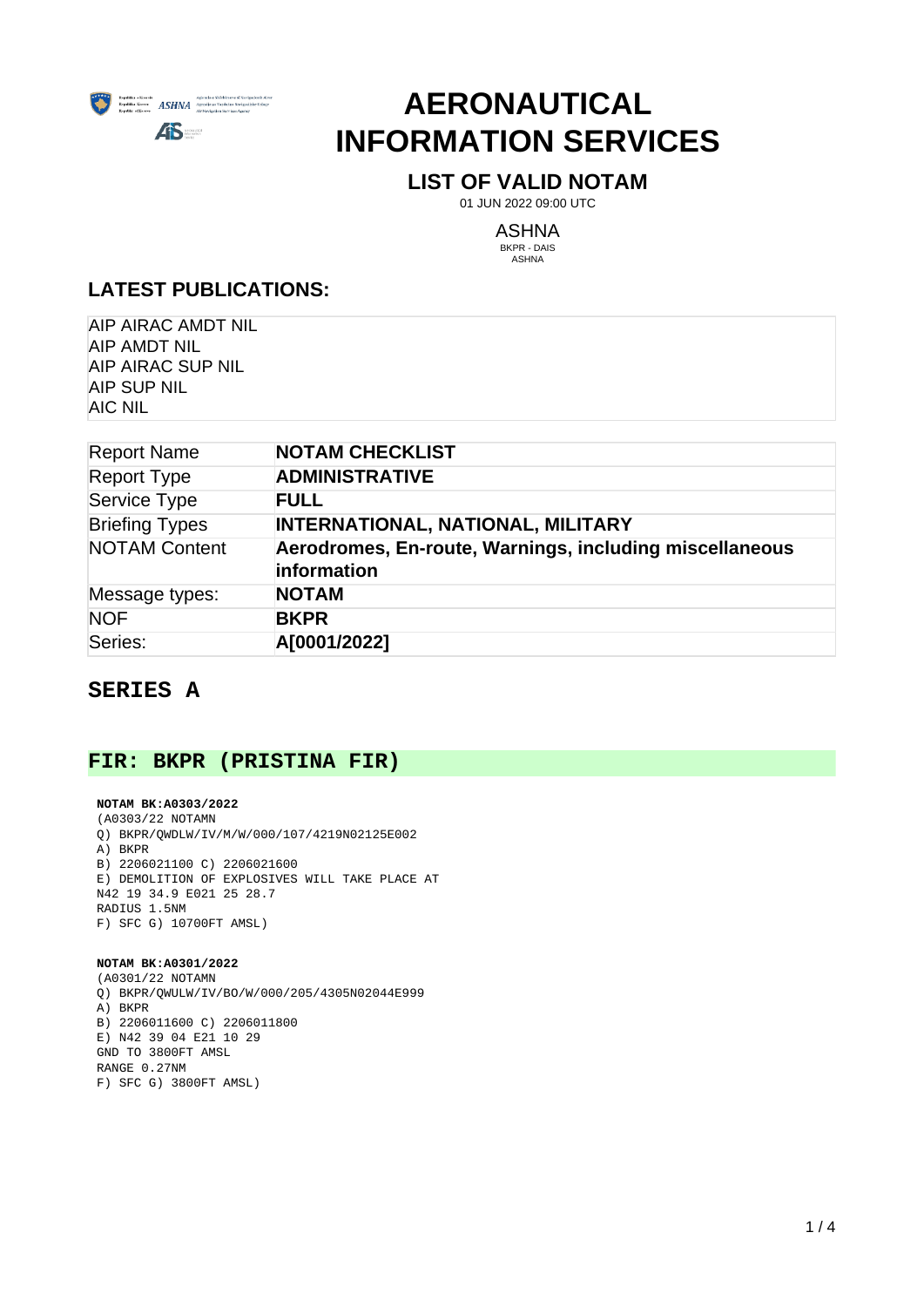#### **NOTAM BK:A0300/2022**

(A0300/22 NOTAMN Q) BKPR/QWULW/IV/BO/W/000/038/4239N02109E001 A) BKPR B) 2206011300 C) 2206011900 E) UNMANNED ACFT WILL TAKE PLACE AT N42 39 35 E21 09 25 RANGE 0.27NM F) SFC G) 3800FT AMSL)

## **NOTAM BK:A0299/2022**

(A0299/22 NOTAMN Q) BKPR/QWULW/IV/BO/W/000/038/4238N02109E001 A) BKPR B) 2205310500 C) 2206041700 D) 0500-1700 E) UNMANNED ACFT WILL TAKE PLACE N42 38 51 E21 09 27 - RANGE 0.27NM 1000FT SAFETY BUFFER INCLUDED F) GND G) 3800FT AMSL)

## **NOTAM BK:A0298/2022**

(A0298/22 NOTAMN Q) BKPR/QWULW/IV/BO/W/000/038/4239N02109E001 A) BKPR B) 2205310500 C) 2206041700 D) 0500-1700 E) UNMANNED ACFT WILL TAKE PLACE N42 39 03 E21 09 46 - RANGE 0.27NM 1000FT SAFETY BUFFER INCLUDED F) GND G) 3800FT AMSL)

# **NOTAM BK:A0297/2022**

(A0297/22 NOTAMN Q) BKPR/QWULW/IV/BO/W/000/038/4238N02109E001 A) BKPR B) 2205310500 C) 2206041700 D) 0500-1700 E) UNMANNED ACFT WILL TAKE PLACE N42 38 30 E21 09 55 - RANGE 0.27NM 1000FT SAFETY BUFFER INCLUDED F) GND G) 3800FT AMSL)

#### **NOTAM BK:A0294/2022**

(A0294/22 NOTAMN Q) BKPR/QRTCA/IV/BO/W/000/080/4303N02049E012 A) BKPR B) 2205302200 C) 2206062200 E) TEMPORARY RESTRICTED AREA AT 425259N0205549E 425147N0204853E 431229N0204036E 431411N0204351E ACT F) SFC G) 8000FT AMSL)

#### **NOTAM BK:A0285/2022**

(A0285/22 NOTAMN Q) BKPR/QWULW/IV/BO/W/000/035/4238N02109E001 A) BKPR B) 2205271000 C) 2206021500 E) UNMANNED ACFT WILL TAKE PLACE N42 38 36.1 E021 09 43.6 RANGE 0.27NM 1000FT SAFETY BUFFER INCLUDED F) GND G) 3500FT AMSL)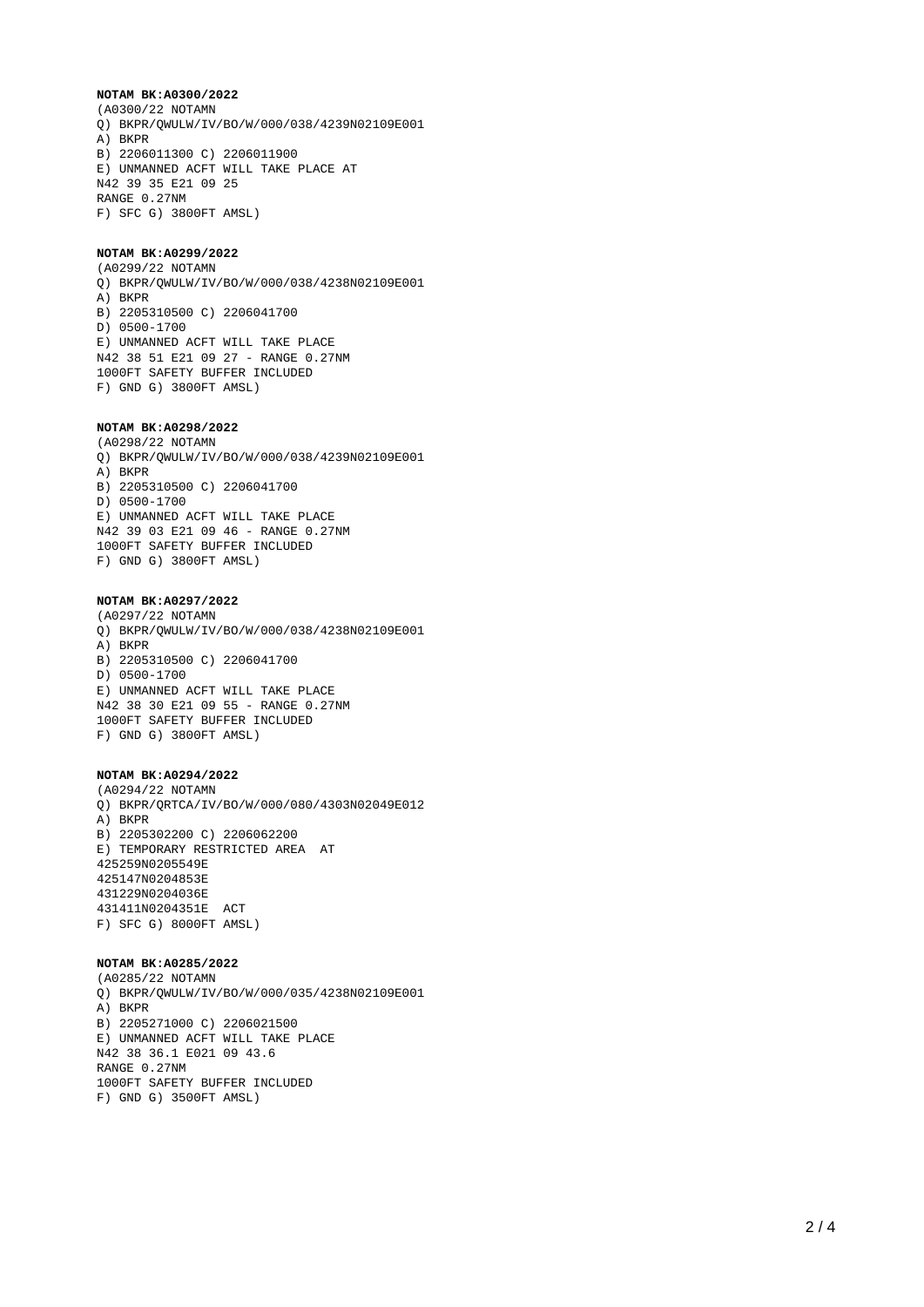#### **NOTAM BK:A0284/2022**

(A0284/22 NOTAMN Q) BKPR/QWULW/IV/BO/W/000/033/4241N02103E001 A) BKPR B) 2205271000 C) 2206021500 E) UNMANNED ACFT WILL TAKE PLACE N42 41 33.5 E021 03 24.4 RANGE 0.27NM 1000FT SAFETY BUFFER INCLUDED F) GND G) 3300FT AMSL)

# **AERODROME: BKPR (PRISTINA INT AIRPORT)**

#### **NOTAM BK:A0290/2022**

(A0290/22 NOTAMN

- Q) BKPR/QXXXX/IV/NBO/AE/000/999/4257N02102E001
- A) BKPR
- B) 2205291015 C) 2206062359
- E) RVR MIDDLE U/S)

#### **NOTAM BK:A0274/2022**

(A0274/22 NOTAMR A0233/22 Q) LYBA/QSAXX/IV/BO/A/000/999/4234N02102E005 A) BKPR B) 2205251038 C) 2208162359 E) OMIT TRANSITION LEVEL BROADCAST VIA ATIS,

CORRECT VALUES TO BE GIVEN BY ATC)

#### **NOTAM BK:A0259/2022**

(A0259/22 NOTAMN

- Q) BKPR/QFMLT/IV/BO/A/000/999/4234N02102E005
- A) BKPR
- B) 2205190757 C) 2206302359
- E) HUMIDITY SENSOR OUT OF SERVICE. DEW POINT PARAMETERS NOT AVAILABLE
- . ILS CAT II OPERATIONS NOT AVAILABLE)

#### **NOTAM BK:A0258/2022**

(A0258/22 NOTAMN Q) LYBA/QFTAS/I/B/A/000/999/4234N02102E005 A) BKPR B) 2205181629 C) 2206302359 E) RVR17 TDZ U/S)

## **NOTAM BK:A0234/2022**

(A0234/22 NOTAMN Q) LYBA/QCAXX/IV/BO/AE/000/999/4217N02031E013 A) BKPR B) 2205192359 C) 2208182359 E) RADIO MANDATORY ZONE (RMZ1) DEFINED BY FOLLOWING HORIZONTAL AND VERTICAL POINTS/COORDINATES N42 19 29.61 E20 14 42.53 N42 22 28.50 E20 36 33.28 N42 14 32.58 E20 47 05.28 N42 04 37.41 E20 33 28.56 FOLLOWING KOSOVO BORDER TO WEST UNTIL N42 19 29.61 E20 14 42.53 VERTICAL LIMITS: 4000FEET UP TO 9500FEET ALL TRAFFIC OPERATING IN RMZ1 WILL BE PROVIDED WITH FLIGHT INFORMATIO N SERVICE (FIS) BY PRISTINA APP ON FREQUENCY 118.775MHZ))

#### **NOTAM BK:A0222/2022**

(A0222/22 NOTAMR A0221/22 Q) LYBA/QPIAU/I/NBO/A/000/999/4234N02102E005 A) BKPR B) 2205111155 C) 2208092359 E) SIDS UDVAR 1B,UDVAR 1C, UDVAR 1E, UDVAR 1F NOT AVAILABLE, STARS RE DVA 1B,REDVA 1C, REDVA 1F NOT AVAILABLE)